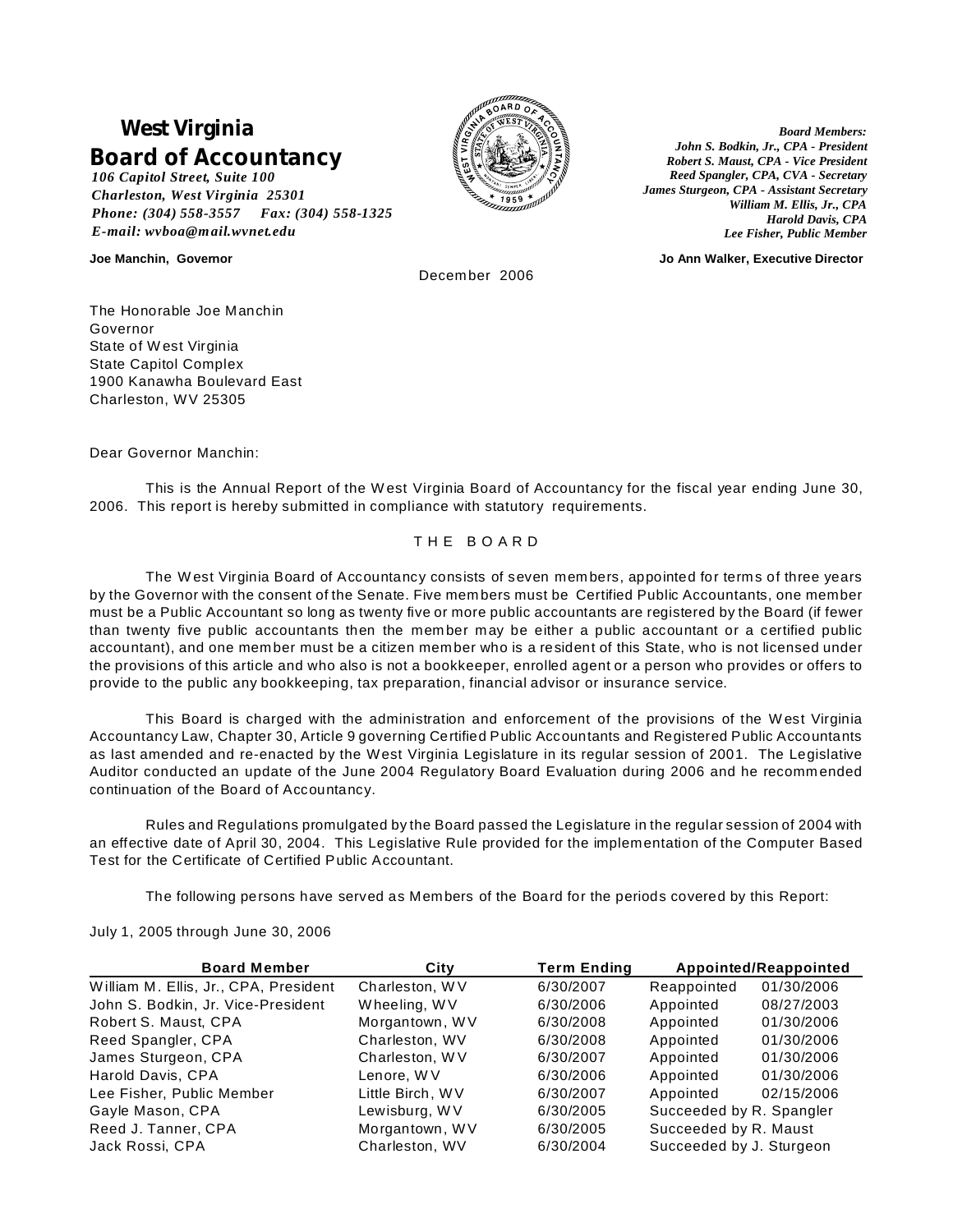| JUIV 1, 2004 INTOUGH JUNE 30, 2005      |                |                    |             |                       |
|-----------------------------------------|----------------|--------------------|-------------|-----------------------|
| <b>Board Member</b>                     | Citv           | <b>Term Ending</b> |             | Appointed/Reappointed |
| Gayle E. Mason, CPA, President          | Lewisburg, WV  | 06/30/2005         | Reappointed | 08/27/2003            |
| William M. Ellis, Jr., CPA, V-President | Charleston, WV | 06/30/2004         | Appointed   | 01/30/2002            |

| Roy Rishel, Public Accountant<br>(resigned December 2004) | Spencer, WV    | 6/30/2003  | Reappointed | 08/27/2003  |
|-----------------------------------------------------------|----------------|------------|-------------|-------------|
| Jack Rossi, CPA                                           | Charleston, WV | 06/30/2004 | Reappointed | 07/11/2001  |
| Reed J. Tanner, CPA, Asst Secretary                       | Morgantown, WV | 06/30/2005 | Appointed   | 08/27/2003  |
| John S. Bodkin, Jr., CPA., Secretary                      | Wheeling, WV   | 06/30/2006 | Appointed   | 08/27/2003  |
| WHIGHT M. ETHS, JL., CPA, V-PIESIGENT                     | Unaneston, wv  | UO/JUZUU4  | Appointed   | U I/30/ZUUZ |

No Citizen Member appointed for period indicated

Receipts collected from licenses to practice and from examination fees, established by Rule, are deposited in a Special Revenue Fund at the Office of the Treasurer of the State of W est Virginia and the expenses of the Board office are disbursed from and charged to this Fund. Schedules of these receipts and disbursements for the fiscal years ended June 30, 2005 and June 30, 2006 are included in the report and marked Exhibit "A". Fiscal accounts of this Board have been audited by the Office of the Legislative Auditor through the period ended December 31, 1972, no exceptions having been noted.

# EXAMINATION FOR CERTIFICATE OF CERTIFIED PUBLIC ACCOUNTANT

In April 2004, the Board im plemented the computer-based Am erican Institute of Certified Public Accountant examination given in four separate windows throughout the year. Questions are prepared by the Board of Exam iners and uniformly graded either electronically and/or by professional graders who do not know the identity of the candidates. Grading costs for the computer-based exam are paid directly to the National Association of State Board of Accountancy. Subjects covered by the uniform examination are Business Environment and Concepts (BEC), Auditing (AUD), Regulation (REG) Financial Accounting & Reporting (FAR).

The candidate is required to make a grade of not less than 75 in each examination subject before he or she will be declared to have passed the examination. Effective April 2004, with the implementation of the computerbased examination, a candidate may now take the required Test Sections individually and in any order. Credit for any Test Sections passed are valid for eighteen months from the actual date the candidate took that Test Section, without having to attain a minimum score on any failed Test Sections and without regard to whether the candidate has taken other Test Sections. Candidates must pass all four Test Sections of the Uniform CPA Examination within a rolling eighteen-month period, which begins on the date that the first Test Section passed is taken. The statistics for the 2004-2005 and 2005-2006 testing windows are listed in Exhibit "C".

Certificates of Certified Public Accountants issued through the periods ending June 30, 2005 and June 30, 2006 who passed the examination or who passed the examination in other states are listed in "Exhibit B" which accompanies this report. Statistics for license renewals for the periods indicated are included in Exhibit "D". Firm Permits that were issued for periods ending June 30, 2005 and June 30, 2006 are included in Exhibit "E".

Respectfully submitted,

William M. Ellis, Jr., CPA **Carry Contract Contract Contract Contract Contract Contract Contract Contract Contract Contract Contract Contract Contract Contract Contract Contract Contract Contract Contract Contract Contract** 

 $\bigcup_{i=1}^n a_i \cup \dots \subseteq m$ ason

President Secretary (Secretary Secretary Secretary Secretary Secretary Secretary Secretary Secretary Secretary

Attachments: Exhibits A, B, C, D, E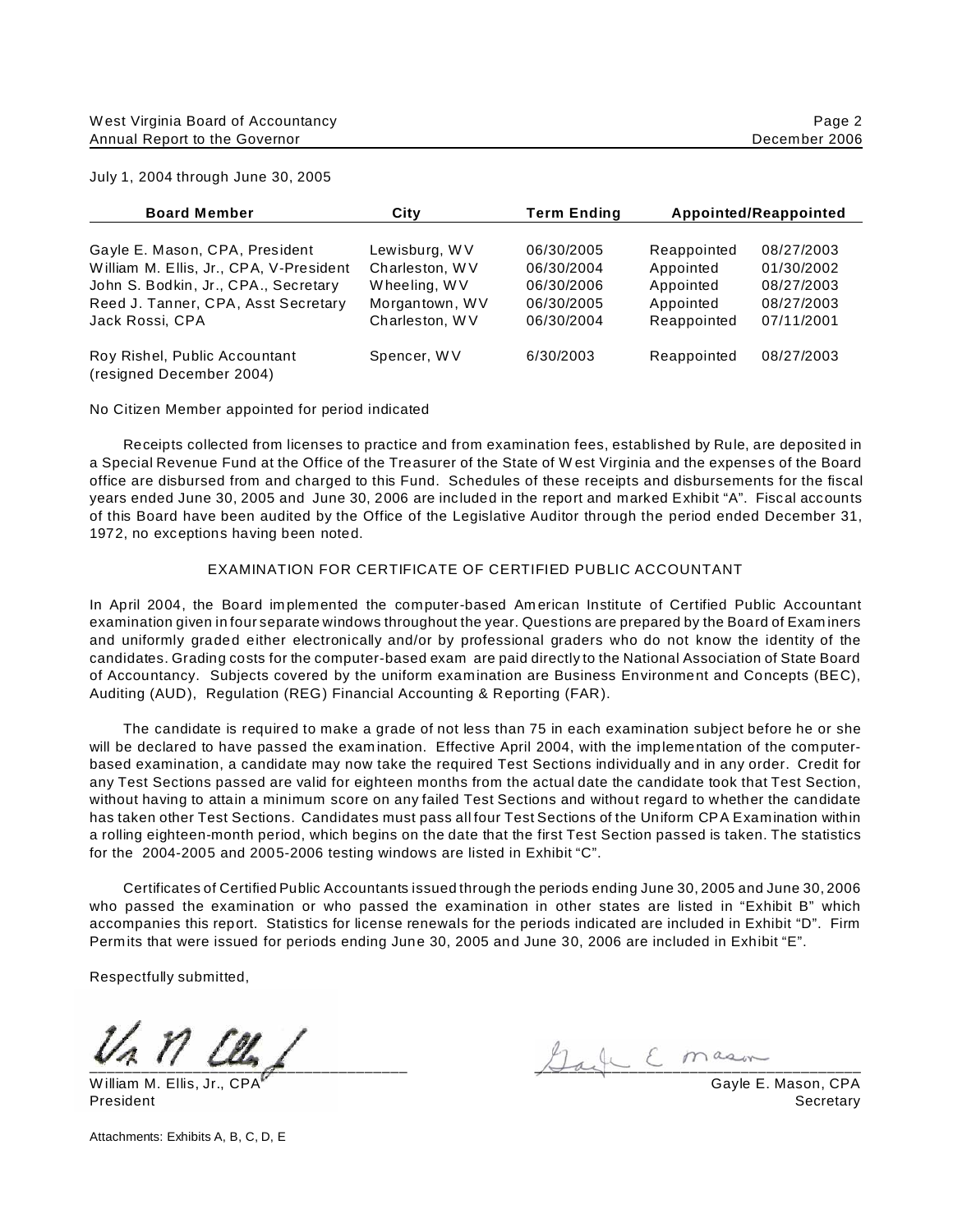#### **Summary of Receipts & Expenditure July 1, 2004 - June 30, 2005**

Balance July 1, 2004 148,914.03

| Receipts: |                                              |              |            |
|-----------|----------------------------------------------|--------------|------------|
|           | License Renewals                             | \$153,955.00 |            |
|           | <b>Renewal Late Fees</b>                     | \$7,950.00   |            |
|           | <b>CPA Examination Fees</b>                  | \$27,395.00  |            |
|           | <b>Certificate Fees</b>                      | \$810.00     |            |
|           | <b>Firm Fees</b>                             | \$18,785.00  |            |
|           | <b>CPE Late Filing Fees</b>                  | \$11,750.00  |            |
|           | <b>CPE Extension Fees</b>                    | \$6,205.00   |            |
|           | <b>Miscellaneous</b>                         | \$67.50      |            |
|           | Roster                                       | \$2,335.00   |            |
|           | Authorizations                               | \$22,280.00  |            |
|           | Verifications                                | \$1,680.00   |            |
|           | Reinstatements                               | \$5,265.00   |            |
|           | Lists                                        | \$1,472.50   |            |
|           | <b>Reciprocal Applications</b>               | \$1,170.00   |            |
|           | Total Receipts for 7/1/2004 to 6/30/2005     |              | 261,120.00 |
|           | <b>Total Receipts &amp; Balance Forward</b>  |              | 410,034.03 |
|           | <b>Disbursements</b>                         |              |            |
| 001       | <b>Personal Services</b>                     | \$128,549.77 |            |
| 002       | Board Member Per Diem                        | \$1,350.00   |            |
| 004       | Increment                                    | \$3,050.00   |            |
| 010       | <b>Administrative Expense Fees</b>           | \$570.00     |            |
| 011       | Matching S.S. Funds                          | \$9,933.21   |            |
| 012       | Matching Public Employee Insurance Funds     | \$16,225.20  |            |
| 014       | <b>Workers Compensation Funds</b>            | \$912.96     |            |
| 016       | WV Public Employment Retirmement Funds       | \$13,414.41  |            |
| 020       | Office Expense (supplies)                    | \$3,311.26   |            |
| 021       | Printing                                     | \$920.80     |            |
| 022       | Rent                                         | \$31,500.00  |            |
| 024       | Telephone                                    | \$990.10     |            |
| 025       | Professional Contracts (AICPA, K.S., A.G.)   | \$6,519.65   |            |
| 026       | Travel                                       | \$6,667.21   |            |
| 027       | IS&C                                         | \$4,627.38   |            |
| 030       | Rental (Office equipment)                    | \$528.00     |            |
| 031       | <b>Association Dues</b>                      | \$3,200.00   |            |
| 032       | Fire/Auto/Bond and Other Insurance           | \$3,369.00   |            |
| 038       | <b>Maintenance Contracts</b>                 | \$3,783.40   |            |
| 051       | Miscellaneous (moving, carpet cleaning, etc) | \$105.00     |            |
| 052       | Training & Development                       | \$1,085.00   |            |
| 053       | Postage                                      | \$7,554.97   |            |
| 054       | <b>Computer Expense</b>                      | \$139.95     |            |
| 058       | Miscellaneous Equipment Purchase             | \$799.00     |            |
| 110       | Public Employees Insurance Reserve Transfer  | \$1,247.00   |            |
| 081       | Payment of Claims/Settlement Agreements      | \$53.69      |            |
| 096       | Other Interests & Penalties                  | \$53.82      |            |

Total Disbursements 7/1/2004 to 6/30/2005 250,460.78

Balance Forward July 1, 2005 159,573.25

Balance Incudes license fees for period beginning 7/1/2005 - 6/30/2006 deposited in Treasury of State of West Virginia

S:\Office\AnnRpt\December 2006 Report\Summary of Receipts and Expenditures.xls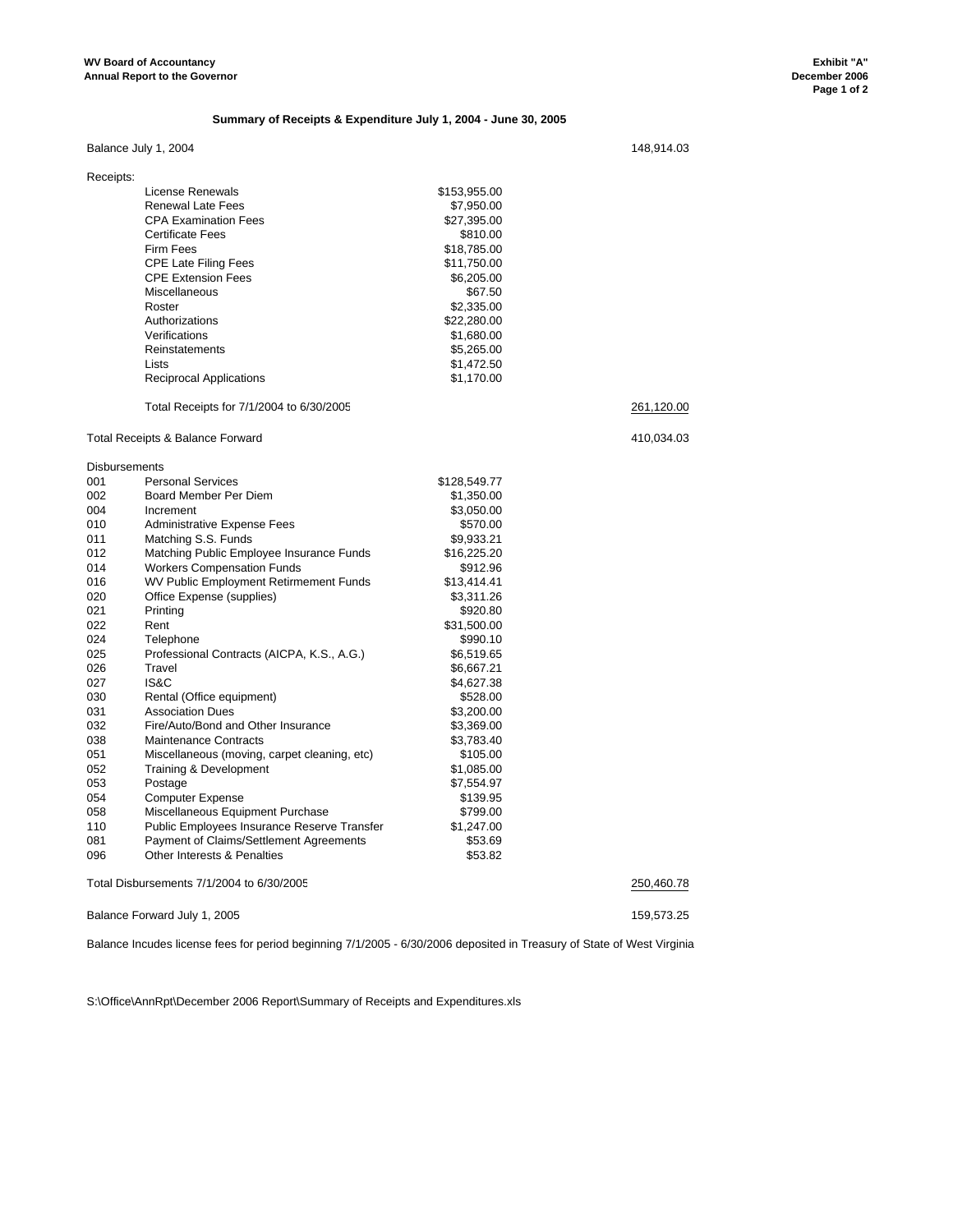#### **Summary of Receipts & Expenditure July 1, 2005 - June 30, 2006**

## Balance July 1, 2005 159,573.25

| Receipts:            |                                              |              |            |
|----------------------|----------------------------------------------|--------------|------------|
|                      | License Renewals                             | \$160,075.00 |            |
|                      | <b>Renewal Late Fees</b>                     | \$7,975.00   |            |
|                      | <b>CPA Examination Fees</b>                  | \$29,515.00  |            |
|                      | <b>Certificate Fees</b>                      | \$1,165.00   |            |
|                      | <b>Firm Fees</b>                             | \$21,385.00  |            |
|                      | <b>CPE Late Filing Fees</b>                  | \$12,975.00  |            |
|                      | <b>CPE Extension Fees</b>                    | \$7,030.00   |            |
|                      | Miscellaneous                                | \$20.30      |            |
|                      | Roster                                       | \$2,730.00   |            |
|                      | Authorizations                               | \$24,790.00  |            |
|                      | Verifications                                | \$2,375.00   |            |
|                      | Reinstatements                               | \$4,185.00   |            |
|                      | <b>Transfer of Credit</b>                    | \$330.00     |            |
|                      | Lists                                        | \$1,115.00   |            |
|                      | <b>Reciprocal Applications</b>               | \$1,055.00   |            |
|                      |                                              |              |            |
|                      | Total Receipts for 7/1/2005 to 6/30/2006     |              | 276,720.30 |
|                      | Total Receipts & Balance Forward             |              | 436,293.55 |
| <b>Disbursements</b> |                                              |              |            |
| 001                  | <b>Personal Services</b>                     | \$129,359.58 |            |
| 002                  | Board Member Per Diem                        | \$6,600.00   |            |
| 004                  | Increment                                    | \$4,628.02   |            |
| 010                  | <b>Administrative Expense Fees</b>           | \$750.00     |            |
| 011                  | Matching S.S. Funds                          | \$10,575.87  |            |
| 012                  | Matching Public Employee Insurance Funds     | \$17,797.20  |            |
| 014                  | <b>Workers Compensation Funds</b>            | \$1,136.04   |            |
| 016                  | WV Public Employment Retirmement Funds       | \$13,557.34  |            |
| 020                  | Office Expense (supplies)                    | \$4,588.41   |            |
| 021                  | Printing                                     | \$1,609.43   |            |
| 022                  | Rent                                         | \$33,800.00  |            |
| 024                  | Telephone                                    | \$2,468.67   |            |
| 025                  | Professional Contracts (AICPA, K.S., A.G.)   | \$9,842.32   |            |
| 026                  | Travel                                       | \$12,590.47  |            |
| 027                  | IS&C                                         | \$4,501.51   |            |
| 030                  | Rental (Office equipment)                    | \$3,558.60   |            |
| 031                  | <b>Association Dues</b>                      | \$4,200.00   |            |
| 032                  | Fire/Auto/Bond and Other Insurance           | \$3,293.00   |            |
| 038                  | <b>Maintenance Contracts</b>                 | \$4,937.55   |            |
| 051                  | Miscellaneous (moving, carpet cleaning, etc) | \$113.25     |            |
| 052                  | Training & Development                       | \$710.00     |            |
| 053                  | Postage                                      | \$6,188.39   |            |
|                      |                                              |              |            |
| 054                  | <b>Computer Expense</b>                      | \$408.65     |            |
| 058                  | Miscellaneous Equipment Purchase             | \$100.00     |            |
| 061                  | <b>Equipment Repair</b>                      | \$65.00      |            |
| 110                  | Public Employees Insurance Reserve Transfer  | \$1,306.00   |            |
|                      | Total Disbursements 7/1/2005 to 6/30/2006    |              | 278,685.30 |

Balance Forward July 1, 2006 157,608.25

Balance Incudes license fees for period beginning 7/1/2006 - 6/30/2007 deposited in Treasury of State of West Virginia

S:\Office\AnnRpt\December 2006 Report\Summary of Receipts and Expenditures.xls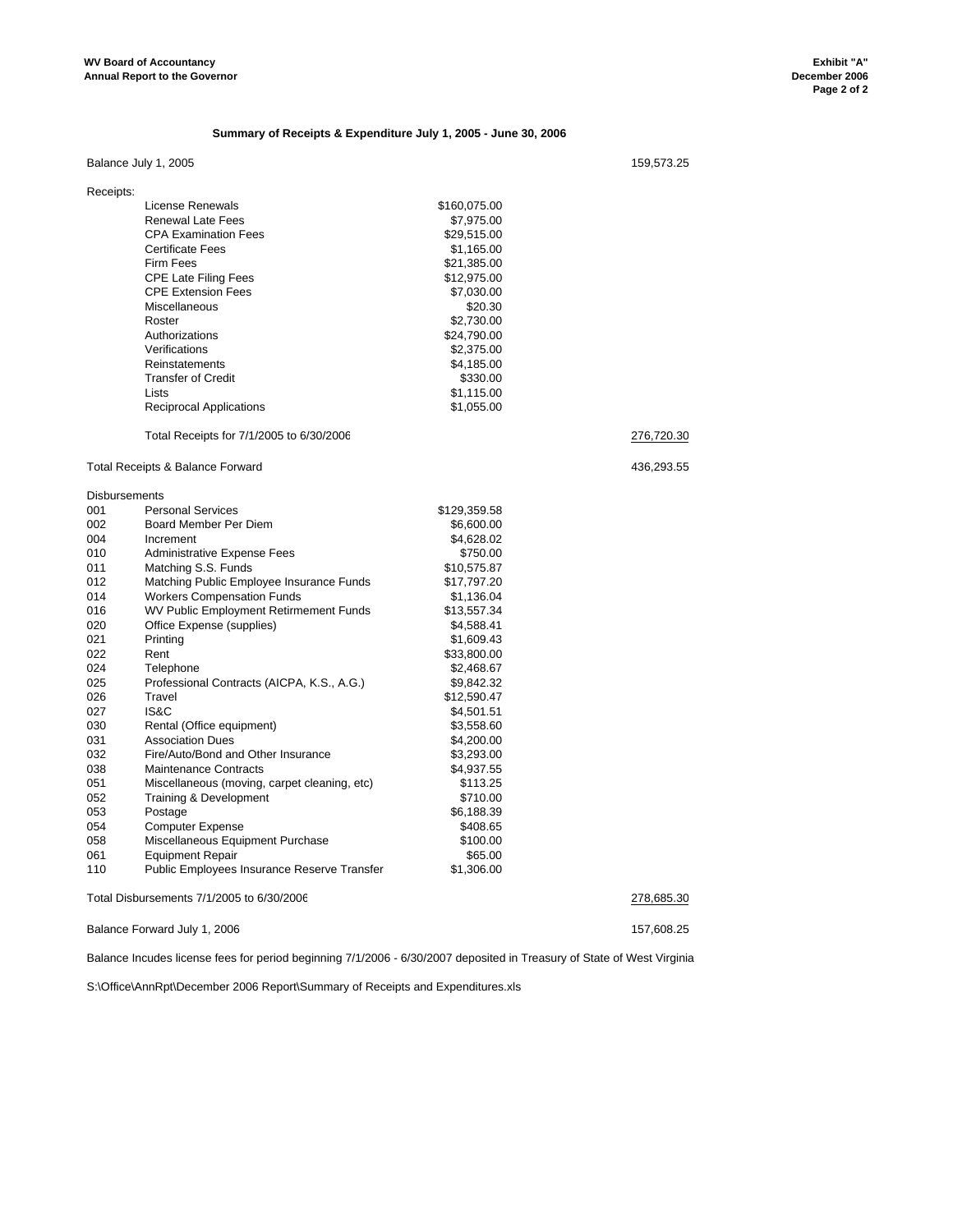### **Certificates Issued July 1, 2004 to June 30, 2005**

|    | <b>Number Issued</b> | Date       | <b>Last Name</b> | <b>First Name</b> | <b>Middle</b>    | <b>Suffix</b>             | City                  | <b>State</b> |
|----|----------------------|------------|------------------|-------------------|------------------|---------------------------|-----------------------|--------------|
| 1  | WV004493             | 07/01/2004 | <b>SPENCER</b>   | <b>WILLIAM</b>    | H.J.             | $\overline{\mathsf{III}}$ | <b>DUNBAR</b>         | WV           |
| 2  | WV004494             | 07/01/2004 | <b>OPSTAELE</b>  | <b>ILSE</b>       | <b>KATHLEEN</b>  |                           | <b>VIENNA</b>         | WV           |
| 3  | WV004495             | 07/01/2004 | <b>AMAN</b>      | <b>BRIAN</b>      | <b>EDWARD</b>    |                           | <b>BRIDGEPORT</b>     | <b>WV</b>    |
| 4  | WV004496R            | 07/15/2004 | PRILLAMAN        | <b>MARY LYNN</b>  | <b>THOMPSON</b>  |                           | <b>DUNBAR</b>         | <b>WV</b>    |
| 5  | WV004497             | 07/16/2004 | <b>ROBINSON</b>  | <b>WILLIAM</b>    | <b>HARVEY</b>    | III                       | <b>HURRICANE</b>      | <b>WV</b>    |
| 6  | WV004498             | 07/28/2004 | <b>KING</b>      | <b>SHELBY</b>     |                  |                           | <b>DUNBAR</b>         | WV           |
| 7  | WV004499             | 07/28/2004 | <b>HENCHEY</b>   | <b>RUSSELL</b>    | <b>SCOTT</b>     |                           | <b>BECKLEY</b>        | <b>WV</b>    |
| 8  | WV004500             | 08/10/2004 | <b>PRICE</b>     | <b>JENNIFER</b>   | <b>ANN</b>       |                           | <b>INDEPENDENCE</b>   | <b>WV</b>    |
| 9  | WV004501             | 08/20/2004 | <b>BOWLING</b>   | <b>CINDA</b>      | <b>SUZANNE</b>   |                           | <b>CHARLESTON</b>     | WV           |
| 10 | WV004502             | 08/20/2004 | <b>MCGINNIS</b>  | <b>TIFFANY</b>    | <b>THOMPSON</b>  |                           | <b>WESTERVILLE</b>    | OH           |
| 11 | WV004503             | 09/17/2004 | <b>ROBINSON</b>  | <b>WILLIAM</b>    | <b>CHARLES</b>   |                           | <b>DUNBAR</b>         | <b>WV</b>    |
| 12 | WV004504R            | 09/17/2004 | <b>BAKER</b>     | <b>JENNEFER</b>   | <b>JEAN</b>      |                           | <b>ST CLAIRSVILLE</b> | OH           |
| 13 | WV004505             | 09/17/2004 | <b>KELLAR</b>    | <b>JENNIFER</b>   | <b>KAY</b>       |                           | <b>HOUSTON</b>        | <b>TX</b>    |
| 14 | WV004506R            | 09/21/2004 | <b>NEWSOME</b>   | <b>KRISTI</b>     | <b>ANN</b>       |                           | <b>OAKLAND</b>        | <b>MD</b>    |
| 15 | WV004507R            | 10/05/2004 | <b>FEEHLEY</b>   | <b>JOSEPH</b>     | <b>DEAN</b>      |                           | <b>MARTINSBURG</b>    | WV           |
| 16 | WV004508             | 10/12/2004 | LAWSON           | <b>AMANDA</b>     | <b>ELIZABETH</b> |                           | <b>BIRCH RIVER</b>    | WV           |
| 17 | WV004509             | 10/26/2004 | <b>SNEED</b>     | <b>STACY</b>      | L                |                           | <b>CROSS LANES</b>    | <b>WV</b>    |
| 18 | WV004510             | 10/26/2004 | <b>HAGERMAN</b>  | GARY              | L                | JR                        | CRANBERRY             | PA           |
| 19 | WV004511             | 11/09/2004 | <b>ROCK</b>      | <b>RICHARD</b>    | <b>BRIAN</b>     |                           | <b>CLARKSBURG</b>     | <b>WV</b>    |
| 20 | WV004512             | 11/08/2004 | <b>BLATT</b>     | <b>JONATHAN</b>   | L                |                           | <b>HUNTINGTON</b>     | WV           |
| 21 | WV004513             | 11/08/2004 | <b>TANNER</b>    | <b>RAN</b>        | <b>BO</b>        |                           | <b>MORGANTOWN</b>     | <b>WV</b>    |
| 22 | WV004514R            | 11/10/2004 | <b>BROWN</b>     | WESLEY            | <b>AARON</b>     |                           | <b>FAIRMONT</b>       | <b>WV</b>    |
| 23 | WV004515R            | 11/17/2004 | <b>SHARPES</b>   | <b>STACY</b>      | LEE              |                           | <b>WHITE SULPHUR</b>  | <b>WV</b>    |
| 24 | WV004516R            | 12/28/2004 | <b>MACKEY</b>    | CAROL             | <b>JEAN</b>      |                           | <b>WINTERSVILLE</b>   | OH           |
| 25 | WV004517R            | 01/11/2005 | <b>ANOKHIN</b>   | <b>OLEG</b>       |                  |                           | <b>CROSS LANES</b>    | WV           |
| 26 | WV004518             | 01/11/2005 | <b>MELKO</b>     | <b>CHARLES</b>    | <b>WILLIAM</b>   | III                       | <b>BALTIMORE</b>      | <b>MD</b>    |
| 27 | WV004519R            | 01/11/2005 | <b>BALESTRA</b>  | <b>MICHAEL</b>    | A                |                           | <b>HAVERHILL</b>      | OH           |
| 28 | WV004520             | 01/27/2005 | <b>MITCHELL</b>  | <b>RACHEL</b>     | $\mathsf{C}$     |                           | <b>HURRICANE</b>      | <b>WV</b>    |
| 29 | WV004521             | 02/15/2005 | <b>BECKWITH</b>  | <b>STEPHEN</b>    | <b>MARTIN</b>    |                           | <b>VENETIA</b>        | PA           |
| 30 | WV004522             | 02/15/2005 | <b>HUMPHREY</b>  | <b>SHELLIE</b>    | <b>DAWN</b>      |                           | <b>CRAWFORD</b>       | <b>WV</b>    |
| 31 | WV004523             | 02/17/2005 | <b>BOGGS</b>     | <b>MELISSA</b>    | <b>FURROW</b>    |                           | <b>UNION</b>          | <b>WV</b>    |
| 32 | WV004524             | 02/24/2005 | <b>APPLER</b>    | <b>TARA</b>       | <b>ALISON</b>    |                           | <b>OWINGS MILLS</b>   | <b>MD</b>    |
| 33 | WV004525R            | 02/22/2005 | LIPELLA          | <b>RONALD</b>     | <b>WILLIAM</b>   |                           | <b>SMITHSBURG</b>     | <b>MD</b>    |
| 34 | WV004526R            | 03/01/2005 | <b>HUANG</b>     | <b>JING</b>       |                  |                           | <b>NIMITZ</b>         | WV           |
| 35 | WV004527R            | 03/16/2005 | <b>BIGGS</b>     | <b>LORRAINE</b>   |                  |                           | SO CHARLESTON         | WV           |
| 36 | WV004528             | 04/15/2005 | <b>WANG</b>      | <b>JUE</b>        |                  |                           | <b>FARMINGTON HII</b> | MI           |
| 37 | WV004529             | 04/15/2005 | DELAPLAIN        | <b>TRAVIS</b>     | <b>GLENN</b>     |                           | <b>CHARLESTON</b>     | <b>WV</b>    |
| 38 | WV004530             | 04/15/2005 | <b>WISSMAR</b>   | <b>SHANNON</b>    | <b>RENEE</b>     |                           | <b>MORGANTOWN</b>     | <b>WV</b>    |
| 39 | WV004531             | 04/15/2005 | <b>SIMMS</b>     | <b>JEREMY</b>     | <b>BRICE</b>     |                           | <b>DUNBAR</b>         | WV           |
| 40 | WV004532R            | 04/16/2005 | <b>HOTT</b>      | <b>DENISE</b>     | <b>RENEE</b>     |                           | <b>AUGUSTA</b>        | WV           |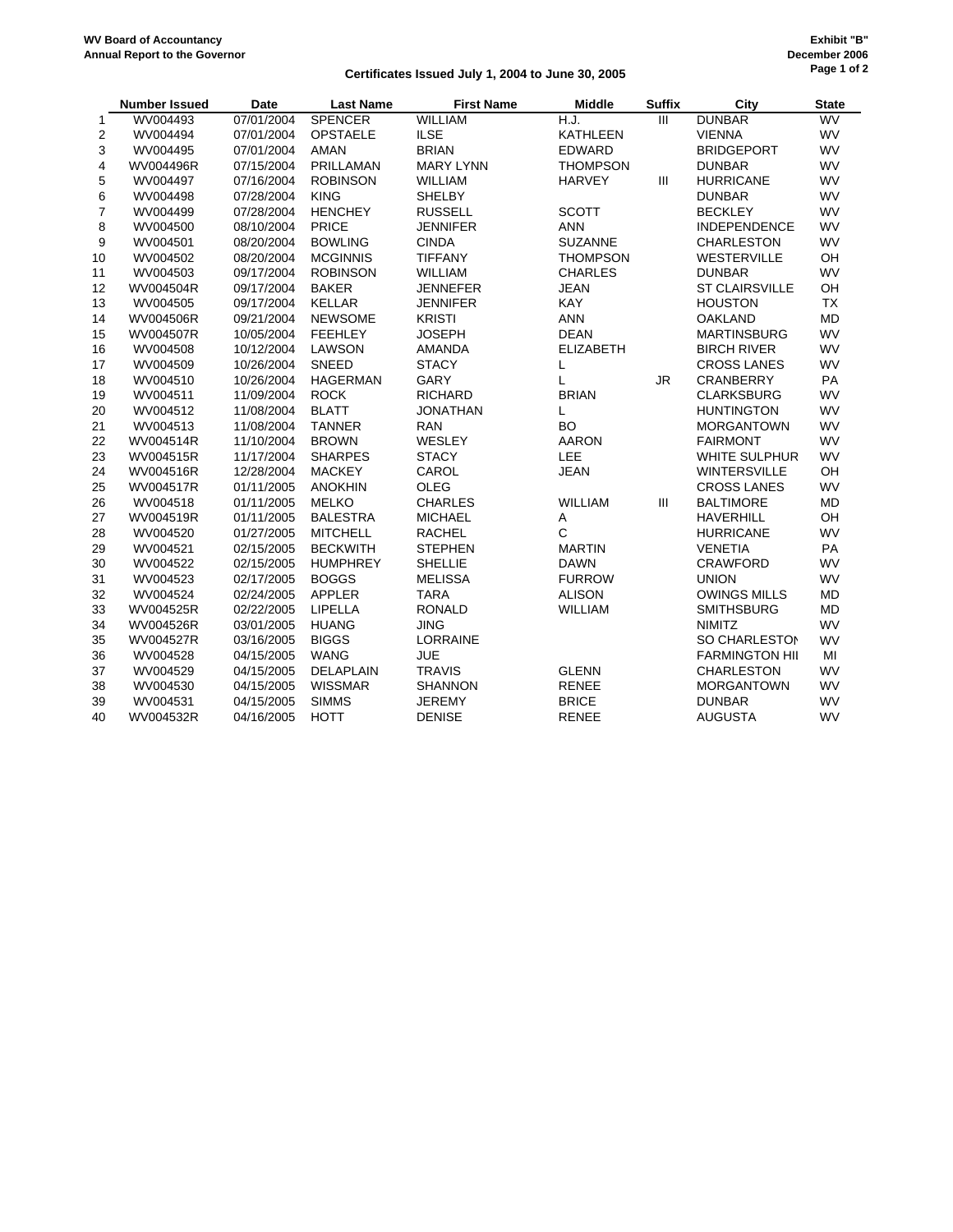### **Certificates Issued July 1, 2005 to June 30, 2006**

|    | <b>Number Issued</b> | Date       | <b>Last Name</b>  | <b>First Name</b>  | <b>Middle</b>      | <b>Suffix</b> | City                  | <b>State</b> |
|----|----------------------|------------|-------------------|--------------------|--------------------|---------------|-----------------------|--------------|
| 1  | WV004533R            | 07/01/2005 | <b>PRESTON</b>    | <b>MERILYN</b>     |                    |               | <b>CROSS LANES</b>    | WV           |
| 2  | WV004534             | 07/01/2005 | <b>KELLY</b>      | <b>TIMOTHY</b>     | Α                  |               | <b>GREEN BANK</b>     | <b>WV</b>    |
| 3  | WV004535             | 07/01/2005 | <b>CUNNINGHAM</b> | <b>TARA</b>        | <b>MARIE</b>       |               | <b>MORGANTOWN</b>     | WV           |
| 4  | WV004536             | 07/06/2005 | <b>HANNA</b>      | <b>TINA</b>        | <b>MARIE</b>       |               | <b>SUMMERSVILLE</b>   | WV           |
| 5  | WV004537             | 07/13/2005 | <b>HILL</b>       | <b>MANDY</b>       | JO                 |               | <b>HUNTINGTON</b>     | WV           |
| 6  | WV004538             | 07/13/2005 | <b>STOVER</b>     | <b>JEREMY</b>      | <b>WAYNE</b>       |               | <b>RIPLEY</b>         | WV           |
| 7  | WV004539             | 07/15/2005 | <b>BARNETT</b>    | <b>SALLIE</b>      | L                  |               | <b>CHARLESTON</b>     | <b>WV</b>    |
| 8  | WV004540             | 07/15/2005 | <b>CAMERON</b>    | <b>CHRISTEN</b>    | <b>ELAINE</b>      |               | <b>GLENGARY</b>       | WV           |
| 9  | WV004541             | 07/15/2005 | LAWSON            | <b>SARAH</b>       | <b>JAYNE</b>       |               | <b>SUMMERSVILLE</b>   | WV           |
| 10 | WV004542             | 07/15/2005 | <b>WELLING</b>    | <b>TROY</b>        | М                  |               | <b>PITTSBURGH</b>     | PA           |
| 11 | WV004543             | 07/15/2005 | <b>LEPORT</b>     | <b>CHAD</b>        | <b>MICHAEL</b>     |               | <b>GIVEN</b>          | WV           |
| 12 | WV004544             | 07/25/2005 | <b>SWISHER</b>    | <b>REBECCA</b>     | J                  |               | <b>WESTON</b>         | WV           |
| 13 | WV004545             | 07/27/2005 | <b>NANTZ</b>      | <b>KRISTY</b>      |                    |               | <b>MADISON</b>        | WV           |
| 14 | WV004546R            | 08/04/2005 | <b>PRICE</b>      | <b>TONY</b>        | <b>WILLIAM</b>     |               | <b>SHEPHERDSTOV</b>   | WV           |
| 15 | WV004547R            | 08/28/2005 | <b>LEWIS</b>      | AMY                |                    |               | <b>VENETIA</b>        | PA           |
| 16 | WV004548             | 09/14/2005 | <b>STATLER</b>    | <b>MICHELLE</b>    | <b>DAWN</b>        |               | <b>AVALON</b>         | PA           |
| 17 | WV004549R            | 09/12/2005 | <b>MELTON</b>     | PAUL DAVID         |                    |               | <b>BOOMER</b>         | WV           |
| 18 | WV004550             | 09/12/2005 | <b>JOHNSON</b>    | SANDRA             | M                  |               | <b>HUNTINGTON</b>     | WV           |
| 19 | WV004551             | 09/19/2005 | <b>SPURLOCK</b>   | <b>MARTINA</b>     |                    |               | <b>IMPERIAL</b>       | <b>NE</b>    |
| 20 | WV004552             | 09/29/2005 | <b>STEMPLE</b>    | <b>JACQUELINE</b>  | <b>KRISTINA</b>    |               | <b>MORGANTOWN</b>     | WV           |
| 21 | WV004553             | 09/29/2005 | <b>HODGES</b>     | <b>JEREMY</b>      | L                  |               | <b>SCOTT DEPOT</b>    | WV           |
| 22 | WV004554             | 11/08/2005 | <b>SCOTT</b>      | <b>EDWARD</b>      | R                  | $\mathbf{H}$  | <b>MORGANTOWN</b>     | WV           |
| 23 | WV004555             | 10/11/2005 | <b>BRUMFIELD</b>  | WESLEY             | <b>CURTIS</b>      |               | <b>ST ALBANS</b>      | <b>WV</b>    |
| 24 | WV004556             | 10/11/2005 | <b>BUMGARNER</b>  | <b>NATHAN</b>      | PHILLIP            |               | <b>ELIZABETH</b>      | <b>WV</b>    |
| 25 | WV004557             | 10/11/2005 | <b>DEEMER</b>     | <b>MICHAEL</b>     | N                  |               | <b>ST CLAIRSVILLE</b> | OH           |
| 26 | WV004558             | 10/20/2005 | <b>FULLER</b>     | <b>ERICA</b>       | <b>RENEE</b>       |               | <b>CHARLESTON</b>     | <b>WV</b>    |
| 27 | WV004559             | 10/27/2005 | <b>FARLEY</b>     | <b>JENNIFER</b>    | S                  |               | <b>JUMPING BRANC</b>  | WV           |
| 28 | WV004560             | 11/03/2005 | <b>KUBIC</b>      | <b>LORI</b>        | <b>LYNN</b>        |               | <b>CHARLES TOWN</b>   | <b>WV</b>    |
| 29 | WV004561R            | 11/08/2005 | <b>SULLIVAN</b>   | <b>CATHERINE</b>   | <b>ELIZABETH</b>   |               | <b>MARTINSBURG</b>    | <b>WV</b>    |
| 30 | WV004562R            | 12/14/2005 | <b>RUCKLE</b>     | <b>HOMER</b>       | <b>ANDREW</b>      |               | <b>MORGANTOWN</b>     | <b>WV</b>    |
| 31 | WV004563R            | 12/19/2005 | <b>KITNER</b>     | <b>CYNTHIA</b>     | <b>ANN</b>         |               | <b>BUNKER HILL</b>    | <b>WV</b>    |
| 32 | WV004564             | 12/28/2005 | <b>ACCORD</b>     | <b>RICHARD</b>     | D                  |               | <b>SUTTON</b>         | WV           |
| 33 | WV004565             | 01/09/2006 | <b>CHANDLER</b>   | <b>JESSICA</b>     | <b>LYNN</b>        |               | MT HOPE               | <b>WV</b>    |
| 34 | WV004566             | 01/10/2006 | <b>REYNOLDS</b>   | <b>STEVEN</b>      | <b>CHRISTOPHER</b> |               | <b>HUNTINGTON</b>     | <b>WV</b>    |
| 35 | WV004567             | 01/10/2006 | <b>ROCK</b>       | <b>KEVIN</b>       | <b>PATRICK</b>     |               | <b>FAYETTEVILLE</b>   | WV           |
| 36 | WV004568             | 01/18/2006 | <b>LOHRI</b>      | <b>CHRISTOPHER</b> | <b>STEPHEN</b>     |               | <b>WHEELING</b>       | WV           |
| 37 | WV004569             | 01/19/2006 | <b>MONTGOMERY</b> | <b>JOHN</b>        | R.                 | <b>JR</b>     | <b>HUNTINGTON</b>     | WV           |
| 38 | WV004570             | 01/19/2006 | PAULEY            | <b>TABITHA</b>     | JO                 |               | <b>SOUTH CHARLES</b>  | WV           |
| 39 | WV004571             | 02/07/2006 | SPONAUGLE         | <b>BRADLEY</b>     | <b>KEITH</b>       |               | <b>MARTINSBURG</b>    | <b>WV</b>    |
| 40 | WV004572R            | 02/16/2006 | <b>WALKER</b>     | <b>GERALD</b>      | G                  |               | <b>FALLING WATER:</b> | WV           |
| 41 | WV004573R            | 03/21/2006 | LANDERFELT        | <b>CYNTHIA</b>     | <b>ANN</b>         |               | <b>MARLINTON</b>      | <b>WV</b>    |
| 42 | WV004574R            | 03/24/2006 | <b>HOLM</b>       | <b>CHARLES</b>     | М                  |               | <b>CLARKSBURG</b>     | WV           |
| 43 | WV004575R            | 03/24/2006 | <b>POLLITT</b>    | <b>TRACI ANN</b>   |                    |               | S CHARLESTON          | WV           |
| 44 | WV004576             | 03/24/2006 | <b>HINTZ</b>      | MICHELLE L.        |                    |               | NINE MILE FALLS       | WA           |
| 45 | WV004577             | 04/06/2006 | <b>JEFFERIS</b>   | <b>ANDREW</b>      | ${\sf R}$          |               | <b>CHARLESTON</b>     | WV           |
| 46 | WV004578R            | 04/13/2006 | <b>HORRIGAN</b>   | <b>SHANA</b>       | $\mathsf S$        |               | <b>ELKINS</b>         | WV           |
| 47 | WV004579             | 04/26/2006 | <b>BOWMAN</b>     | <b>THERESA</b>     | M                  |               | <b>ARLINGTON</b>      | VA           |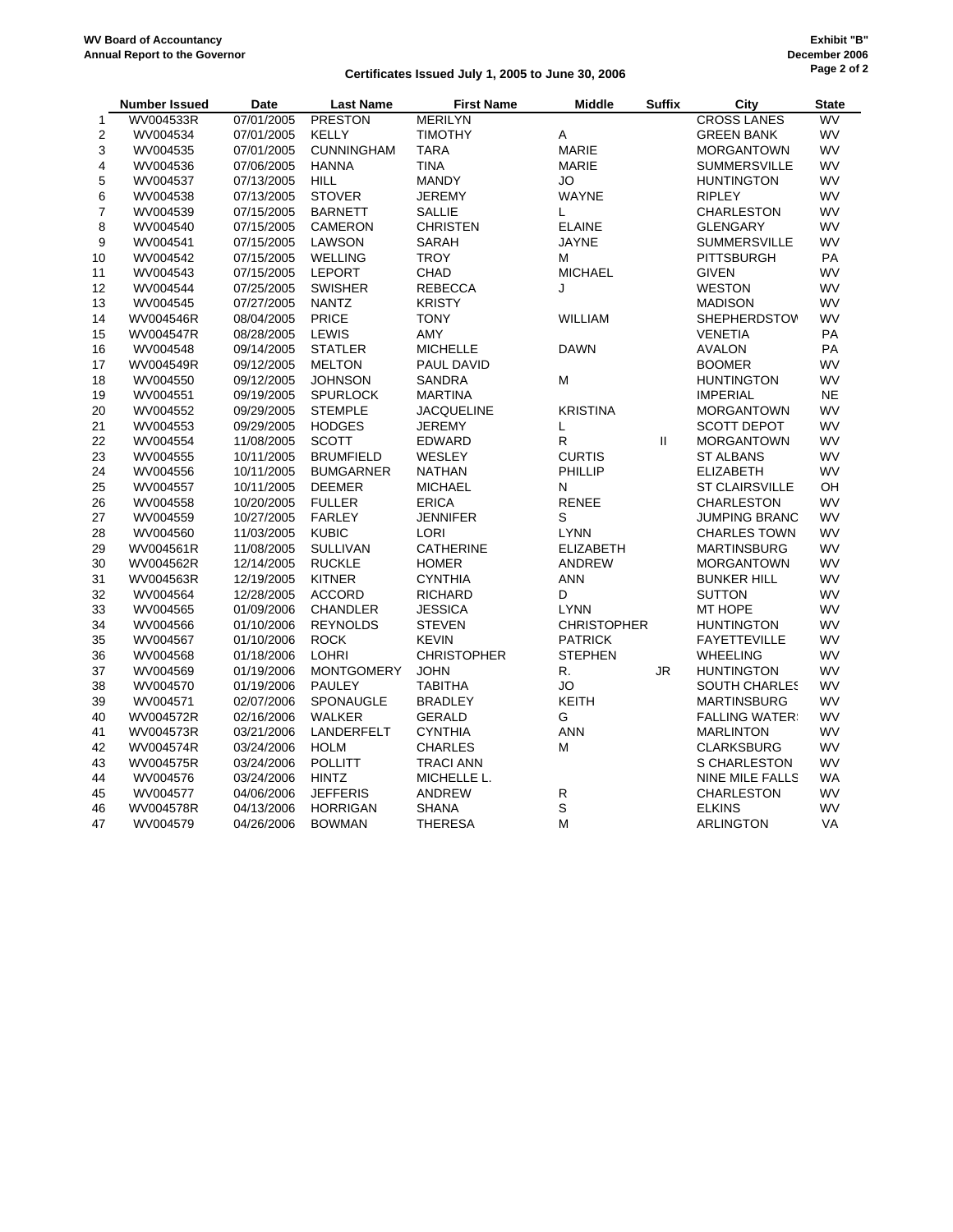#### **CPA Examination Statistics**

## **For Period Beginning July 1, 2004 to June 30, 2005**

|                 | <b>Exam Part Totals</b> |                |               |     |              |        |     |               |        |     |                |        |
|-----------------|-------------------------|----------------|---------------|-----|--------------|--------|-----|---------------|--------|-----|----------------|--------|
|                 |                         | July/Aug 2004  |               |     | Oct/Nov 2004 |        |     | Jan/Feb 2005  |        |     | April/May 2005 |        |
| <b>Subjects</b> | Sat                     | <b>Passed</b>  | $\frac{9}{6}$ | Sat | Passed       | %      | Sat | <b>Passed</b> | $\%$   | Sat | Passed         | %      |
| <b>AUD</b>      | 27                      | 9              | 33.33%        | 40  | 15           | 37.50% | 24  | 6             | 25.00% | 26  | 12             | 46.15% |
| <b>BEC</b>      | 19                      | $\overline{2}$ | 10.53%        | 33  |              | 21.21% | 32  | 9             | 28.13% | 39  | 14             | 35.90% |
| <b>REG</b>      | 21                      | 8              | 38.10%        | 29  | 11           | 37.93% | 15  | 4             | 26.67% | 42  | 19             | 45.24% |
| <b>FAR</b>      | 32                      | 8              | 25.00%        | 26  | 6            | 23.08% | 25  | 8             | 32.00% | 27  | 12             | 44.44% |
|                 |                         |                |               |     |              |        |     |               |        |     |                |        |
| <b>Totals</b>   | 99                      | 27             | 27.27%        | 128 | 39           | 30.47% | 96  | 27            | 28.13% | 134 | 57             | 42.54% |

|                                      | <b>Candidate Totals</b>         |                         |        |
|--------------------------------------|---------------------------------|-------------------------|--------|
| <b>Testing Period</b>                | <b>Total Candidates Who Sat</b> | <b>Total Who Passed</b> | %      |
| July/Aug 2004                        | 89                              | 5                       | 5.62%  |
| Oct/Nov 2004                         | 97                              | 4                       | 4.12%  |
| Jan/Feb 2005                         | 74                              | 5                       | 6.76%  |
| April/May 2005                       | 99                              | 13                      | 13.13% |
| July 1, 2004 to June 30, 2005 Totals | 359                             | 27                      | 7.52%  |

#### **For Period Beginning July 1, 2005 to June 30, 2006**

|                 | <b>Exam Part Totals</b> |               |        |     |              |        |     |                     |                        |     |                |        |
|-----------------|-------------------------|---------------|--------|-----|--------------|--------|-----|---------------------|------------------------|-----|----------------|--------|
|                 |                         | July/Aug 2005 |        |     | Oct/Nov 2005 |        |     | <b>Jan/Feb 2006</b> |                        |     | April/May 2006 |        |
| <b>Subjects</b> | Sat                     | <b>Passed</b> | $\%$   | Sat | Passed       | %      | Sat |                     | <b>Passed # Passed</b> | Sat | Passed         | %      |
| <b>AUD</b>      | 42                      | 10            | 23.81% | 39  | 10           | 25.64% | 36  | 8                   | 22.22%                 | 41  | 15             | 36.59% |
| <b>BEC</b>      | 45                      | 10            | 22.22% | 49  | 14           | 28.57% | 32  | 10                  | 31.25%                 | 39  | 15             | 38.46% |
| <b>REG</b>      | 23                      |               | 30.43% | 40  | 10           | 25.00% | 23  | 5                   | 21.74%                 | 22  | 11             | 50.00% |
| <b>FAR</b>      | 39                      | 17            | 43.59% | 37  |              | 21.62% | 33  | 9                   | 27.27%                 | 34  | 9              | 26.47% |
|                 |                         |               |        |     |              |        |     |                     |                        |     |                |        |
| <b>Totals</b>   | 149                     | 44            | 29.53% | 165 | 42           | 25.45% | 124 | 32                  | 25.81%                 | 136 | 50             | 36.76% |

|                                      | <b>CandidateTotals</b>          |                         |       |
|--------------------------------------|---------------------------------|-------------------------|-------|
| Testing Period                       | <b>Total Candidates Who Sat</b> | <b>Total Who Passed</b> | %     |
| July/Aug 2005                        | 110                             | 8                       | 7.27% |
| Oct/Nov 2005                         | 107                             | 10                      | 9.35% |
| Jan/Feb 2006                         | 96                              |                         | 7.29% |
| April/May 2006                       | 102                             | 9                       | 8.82% |
|                                      |                                 |                         |       |
| July 1, 2005 to June 30, 2006 Totals | 415                             | 34                      | 8.19% |

S:\Office\AnnRpt\Dec 2006 Report\Examination Statistics for 2006 Annual Report.xls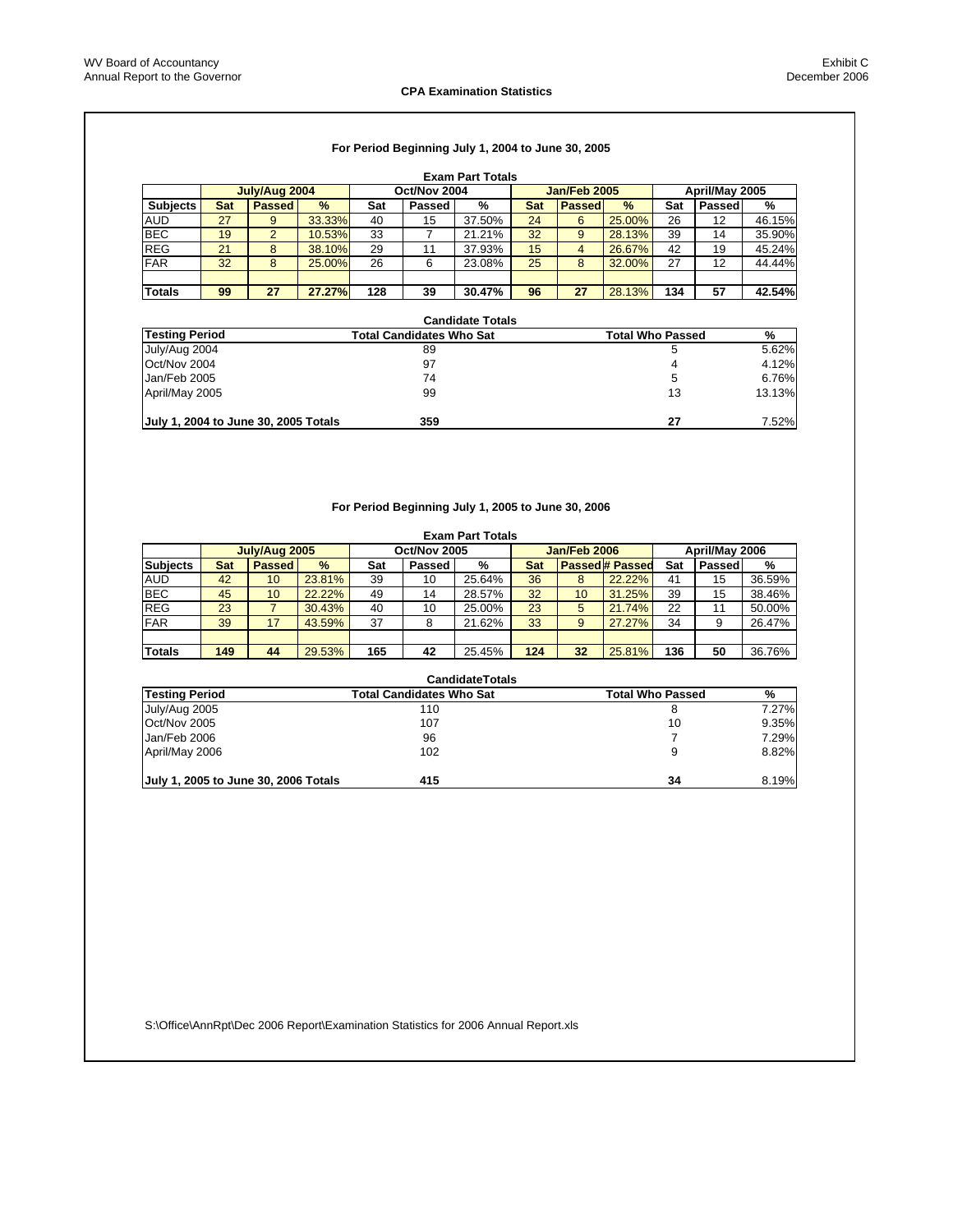$\overline{\Gamma}$ 

# **Licensure Statistics**

| License/Permit Renewals Issued                  | For fiscal period beginning July 1, 2004 to June 30, 2005 |  |  |  |  |  |
|-------------------------------------------------|-----------------------------------------------------------|--|--|--|--|--|
| Certified Public Accountants                    | 1939                                                      |  |  |  |  |  |
| Non-Resident Certified Public Accountants       | 305                                                       |  |  |  |  |  |
| <b>Registered Public Accountants</b>            | 22                                                        |  |  |  |  |  |
| Non-Resident Public Accountants                 | 4                                                         |  |  |  |  |  |
| <b>CPA-Inactives</b>                            | 169                                                       |  |  |  |  |  |
| <b>Firm Permits</b>                             | 253                                                       |  |  |  |  |  |
| Firm Authorizations                             | 218                                                       |  |  |  |  |  |
| Individual Authorizations                       | 97                                                        |  |  |  |  |  |
| <b>Board Actions on Complaints</b>              |                                                           |  |  |  |  |  |
| Complaints received during this fiscal period   | 12                                                        |  |  |  |  |  |
| Cases Closed                                    | 10                                                        |  |  |  |  |  |
| Cases continued                                 |                                                           |  |  |  |  |  |
| Cases determined not within the Board's purview |                                                           |  |  |  |  |  |
| Cases from other periods that were closed       | 16                                                        |  |  |  |  |  |
| Cases from other periods that are continued     |                                                           |  |  |  |  |  |
|                                                 |                                                           |  |  |  |  |  |
|                                                 |                                                           |  |  |  |  |  |

| For fiscal period beginning July 1, 2005 to June 30, 2006<br>License/Permit Renewals Issued |      |
|---------------------------------------------------------------------------------------------|------|
| ICertified Public Accountants                                                               | 2009 |
| INon-Resident Certified Public Accountants                                                  | 383  |
| <b>Registered Public Accountants</b>                                                        | 18   |
| Non-Resident Public Accountants                                                             | 4    |
| CPA-Inactives/PA-Inactives                                                                  | 185  |
| <b>Firm Permits</b>                                                                         | 302  |
| <b>IFirm Authorizations</b>                                                                 | 259  |
| IIndividual Authorizations                                                                  | 119  |
| <b>Board Actions on Complaints</b>                                                          |      |
| Complaints Received during this fiscal period                                               | 9    |
| <b>Cases Closed</b>                                                                         | 5    |
| lCases continued                                                                            | 3    |
| Cases determined not within the Board's purview                                             |      |
| Cases from other periods that were closed                                                   |      |
| Cases from other periods that are continued                                                 |      |
|                                                                                             |      |
|                                                                                             |      |

S:\OFFICE\ANNRPT\DEC2006\ Licensing Statistics - Exhibit D.xls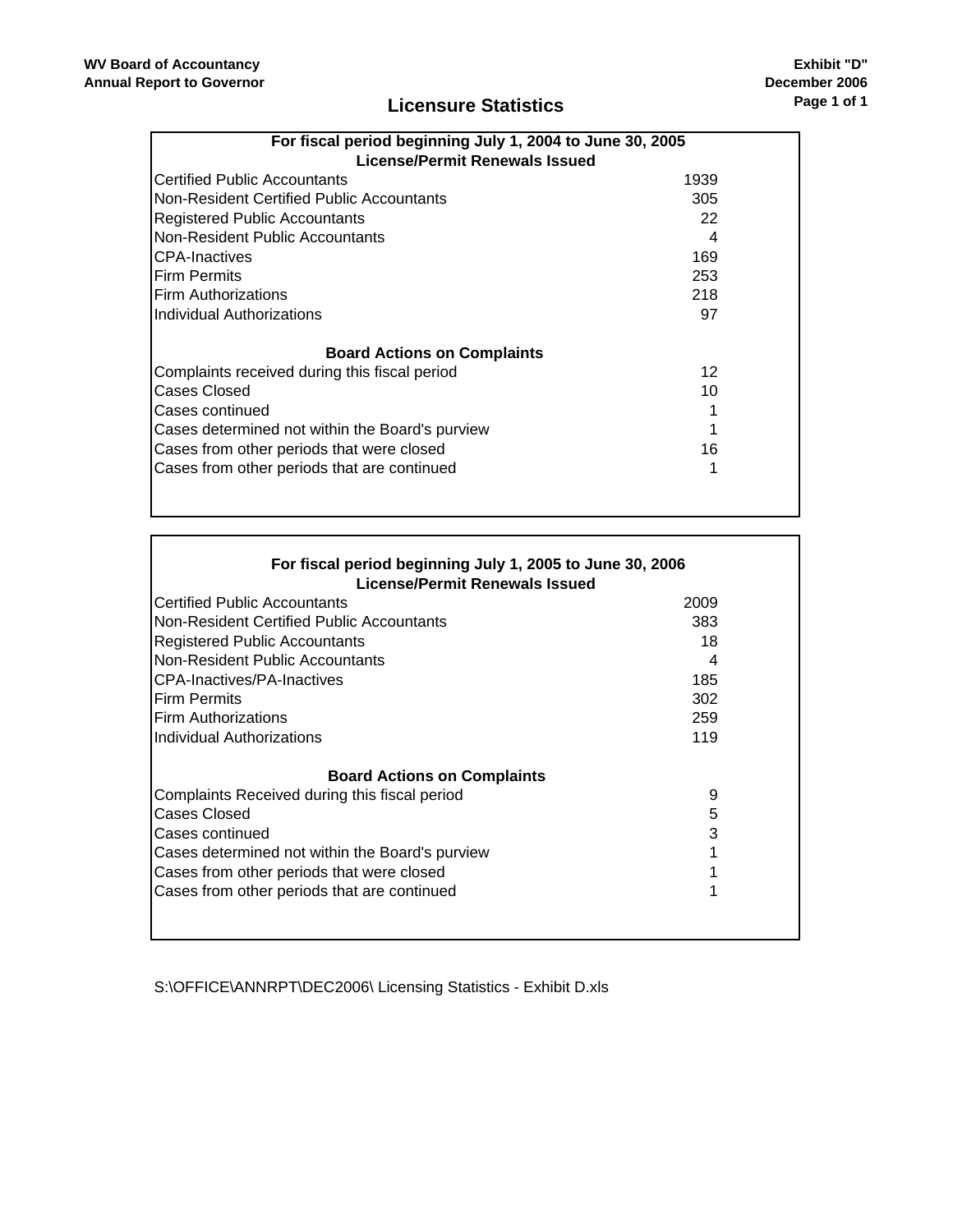# **Licensing Statistics WV Certificate Holders/Public Accountant Registrations by County**

| July 1, 2004 to June 30, 2005 |                |
|-------------------------------|----------------|
| <b>BARBOUR</b>                | 11             |
| <b>BERKELEY</b>               | 39             |
| <b>BOONE</b>                  | 5              |
| <b>BRAXTON</b>                | 5              |
| <b>BROOKE</b>                 | 8              |
| <b>CABELL</b>                 | 138            |
| <b>CLAY</b>                   | 1              |
| <b>DODDRIDGE</b>              | 1              |
| <b>FAYETTE</b>                |                |
|                               | 24             |
| <b>GILMER</b>                 | 3              |
| <b>GRANT</b>                  | 3              |
| <b>GREENBRIER</b>             | 16             |
| <b>HAMPSHIRE</b>              | 6              |
| <b>HANCOCK</b>                | 13             |
| <b>HARDY</b>                  | 7              |
| <b>HARRISON</b>               | 81             |
| <b>JACKSON</b>                | 5              |
| <b>JEFFERSON</b>              | 26             |
| <b>KANAWHA</b>                | 479            |
| LEWIS                         | 3              |
| <b>LINCOLN</b>                | $\overline{2}$ |
| <b>LOGAN</b>                  | 14             |
| <b>MARION</b>                 | 55             |
| <b>MARSHALL</b>               | 9              |
| <b>MASON</b>                  | 9              |
| <b>MCDOWELL</b>               | $\overline{2}$ |
| <b>MERCER</b>                 | 62             |
| <b>MINERAL</b>                | 6              |
|                               |                |
| <b>MINGO</b>                  | 9              |
| <b>MONONGALIA</b>             | 105            |
| <b>MONROE</b>                 | 4              |
| <b>MORGAN</b>                 | 3              |
| <b>NICHOLAS</b>               | 21             |
| OHIO                          | 88             |
| <b>PENDLETON</b>              | 1              |
| <b>POCAHONTAS</b>             | 1              |
| PRESTON                       | 17             |
| <b>PUTNAM</b>                 | 33             |
| <b>RALEIGH</b>                | 60             |
| RANDOLPH                      | 19             |
| <b>RITCHIE</b>                | 3              |
| ROANE                         | 4              |
| SUMMERS                       | 3              |
| <b>TAYLOR</b>                 | 4              |
| <b>TUCKER</b>                 | $\overline{1}$ |
| <b>UPSHUR</b>                 | 12             |
| WAYNE                         | $\overline{c}$ |
| WEBSTER                       | $\mathbf{1}$   |
| WETZEL                        | 5              |
| WIRT                          | 1              |
| WOOD                          | 74             |
| <b>WYOMING</b>                | 4              |
|                               | 449            |
| Out-of-State                  |                |
| Totaling                      | 1957           |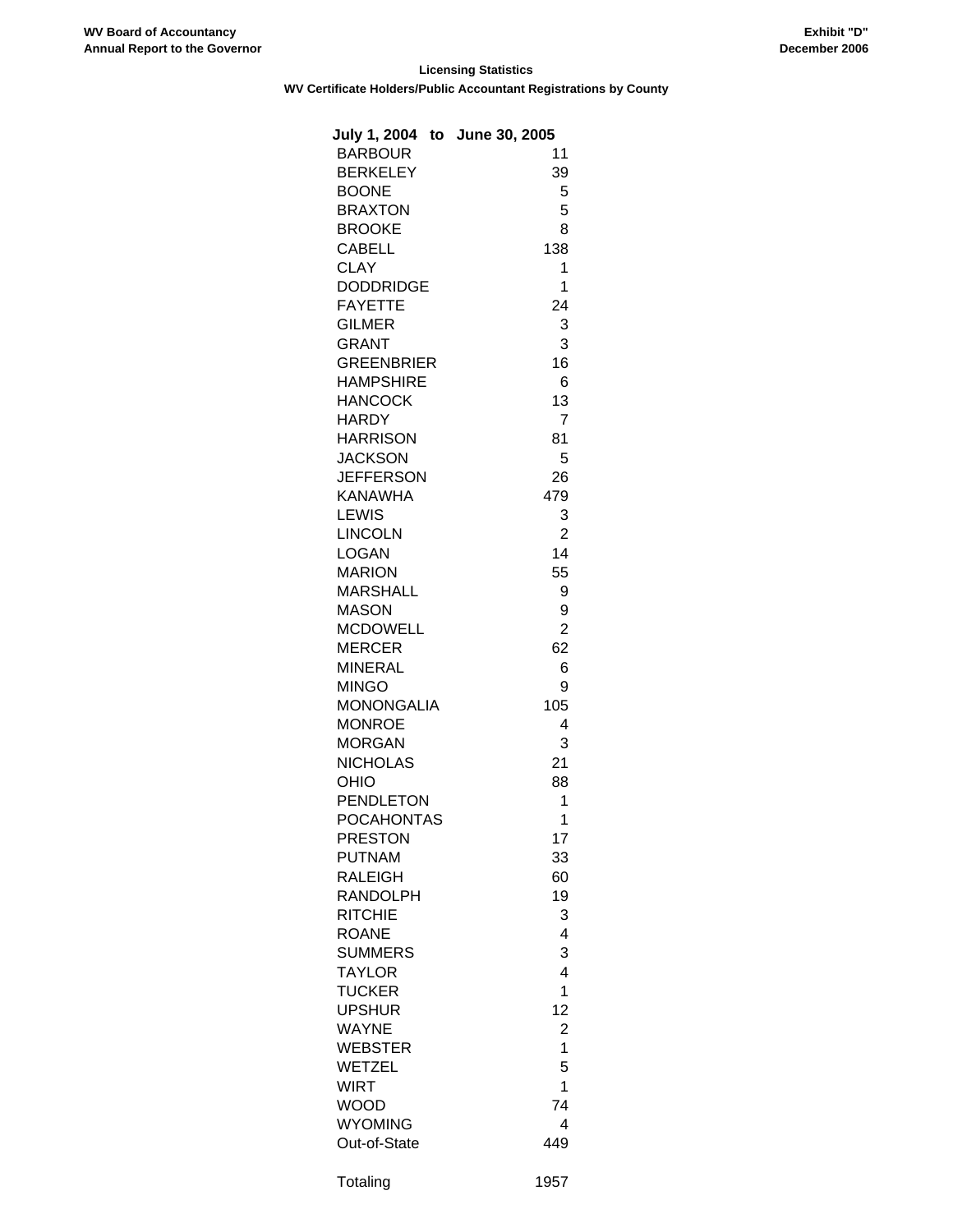# **Licensing Statistics WV Certificate Holders/Public Accountant Registrations by County**

| July 1, 2005 to June 30, 2006 |                         |
|-------------------------------|-------------------------|
| <b>BARBOUR</b>                | 10                      |
| <b>BERKELEY</b>               | 55                      |
| <b>BOONE</b>                  | 10                      |
| <b>BRAXTON</b>                | 4                       |
| <b>BROOKE</b>                 | 8                       |
| <b>CABELL</b>                 | 150                     |
| <b>CLAY</b>                   | 1                       |
| <b>DODDRIDGE</b>              | 1                       |
| <b>FAYETTE</b>                | 27                      |
| <b>GILMER</b>                 | 5                       |
| <b>GRANT</b>                  | 3                       |
| <b>GREENBRIER</b>             | 17                      |
| <b>HAMPSHIRE</b>              | 6                       |
| <b>HANCOCK</b>                | 15                      |
| <b>HARDY</b>                  | 6                       |
|                               | 84                      |
| <b>HARRISON</b>               |                         |
| <b>JACKSON</b>                | 8                       |
| <b>JEFFERSON</b>              | 26                      |
| <b>KANAWHA</b>                | 523                     |
| <b>LEWIS</b>                  | 3                       |
| <b>LINCOLN</b>                | 2                       |
| <b>LOGAN</b>                  | 16                      |
| <b>MARION</b>                 | 57                      |
| <b>MARSHALL</b>               | 9                       |
| <b>MASON</b>                  | 8                       |
| <b>MCDOWELL</b>               | 2                       |
| <b>MERCER</b>                 | 62                      |
| <b>MINERAL</b>                | 7                       |
| <b>MINGO</b>                  | 11                      |
| <b>MONONGALIA</b>             | 112                     |
| <b>MONROE</b>                 | 4                       |
| <b>MORGAN</b>                 | 4                       |
| <b>NICHOLAS</b>               | 23                      |
| OHIO                          | 95                      |
| <b>PENDLETON</b>              | 1                       |
| <b>POCAHONTAS</b>             | 3                       |
| <b>PRESTON</b>                | 17                      |
| <b>PUTNAM</b>                 | 34                      |
| RALEIGH                       | 70                      |
| RANDOLPH                      | 21                      |
| <b>RITCHIE</b>                | 4                       |
| <b>ROANE</b>                  | 3                       |
| <b>SUMMERS</b>                | $\overline{\mathbf{c}}$ |
| <b>TAYLOR</b>                 | 4                       |
| <b>TUCKER</b>                 | $\overline{1}$          |
| <b>UPSHUR</b>                 | 15                      |
| <b>WAYNE</b>                  | 6                       |
| <b>WEBSTER</b>                | 1                       |
| <b>WETZEL</b>                 | 7                       |
| <b>WIRT</b>                   | 1                       |
| <b>WOOD</b>                   | 92                      |
| <b>WYOMING</b>                | 5                       |
| Out-of-State                  | 366                     |
|                               |                         |
| Totaling                      | 2027                    |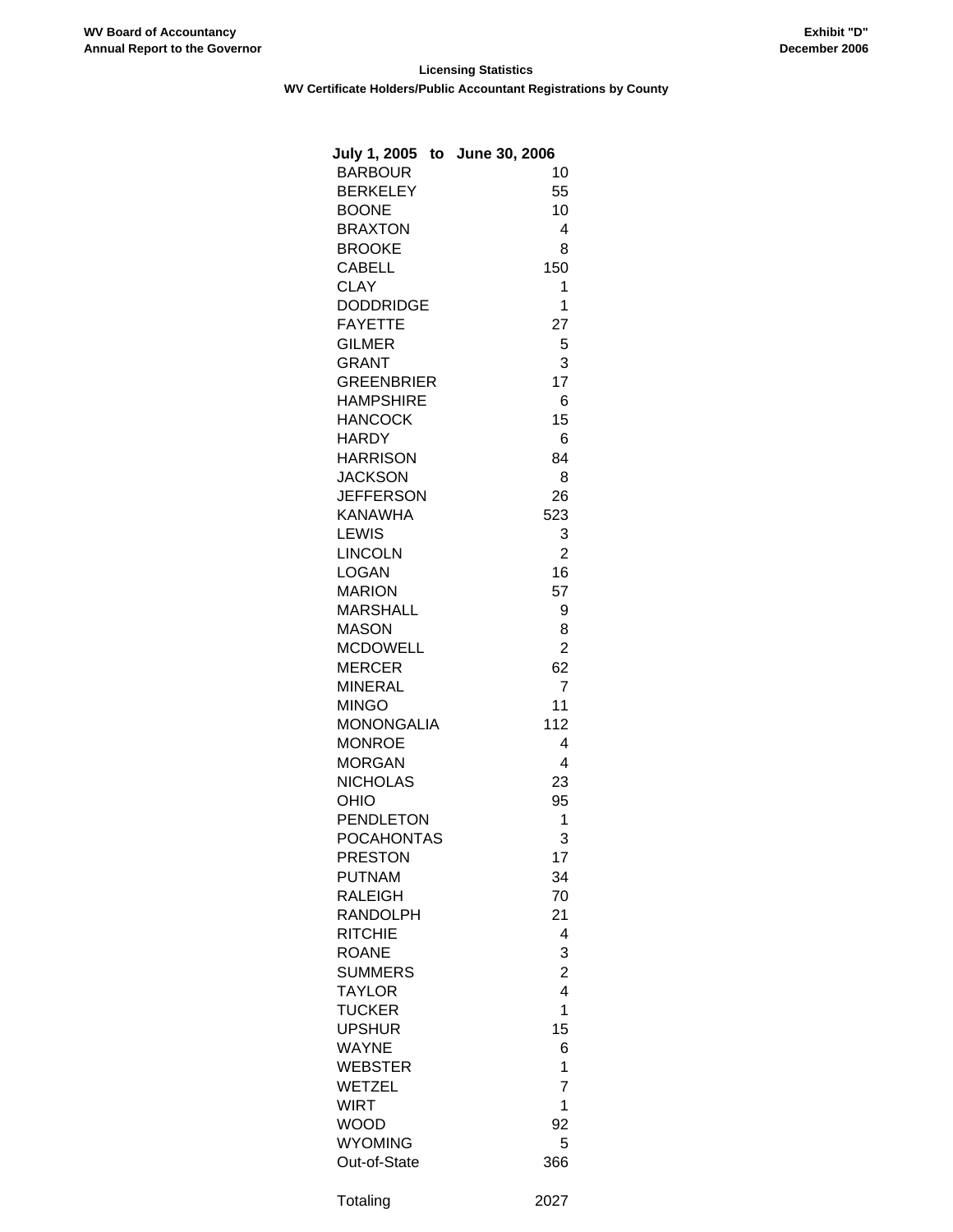# **Accounting Corporation, Professional Limited Liability Companies and Firm Permit Approvals For Period Beginning July 1, 2004 to June 30, 2005**

**Exhibit "E" December 2006 Page 1 of 2**

|                         | Firm No               | Type                | <b>Registration Date Company Name</b> |                                                   | City                    | <b>State</b> | County            |
|-------------------------|-----------------------|---------------------|---------------------------------------|---------------------------------------------------|-------------------------|--------------|-------------------|
| <b>AC Approvals</b>     |                       |                     |                                       |                                                   |                         |              |                   |
| 1                       | F0083                 | <b>Initial AC</b>   | 02/11/2005                            | <b>ROGER A MURRAY CPA AC</b>                      | <b>BRIDGEPORT</b>       | WV           | <b>HARRISON</b>   |
| $\overline{2}$          | F0283                 | <b>Initial AC</b>   | 09/28/2004                            | <b>ERIC T. HERSMAN, CPA</b>                       | <b>RIPLEY</b>           | WV           | <b>JACKSON</b>    |
| 3                       | F0293                 | <b>Initial AC</b>   | 01/11/2005                            | <b>NORTON AND NORTON AC</b>                       | <b>HUNTINGTON</b>       | W٧           | <b>CABELL</b>     |
|                         | <b>PLLC Approvals</b> |                     |                                       |                                                   |                         |              |                   |
| 1                       | F0005                 | <b>Initial PLLC</b> | 07/01/2005                            | <b>HARDESTY &amp; ASSOCIATES PLLC</b>             | <b>KINGWOOD</b>         | W٧           | <b>PRESTON</b>    |
| $\overline{\mathbf{2}}$ | F0159                 | <b>Initial PLLC</b> | 12/16/2004                            | TENNEY BAILEY & ASSOCIATES PLLC                   | <b>VIENNA</b>           | WV           | WOOD              |
| 3                       | F0281                 | <b>Initial PLLC</b> | 08/25/2004                            | <b>ECONOMIC VALUATION ASSOCIATES PLLC</b>         | <b>CHARLESTON</b>       | W٧           | <b>KANAWHA</b>    |
| 4                       | F0285                 | <b>Initial PLLC</b> | 10/26/2004                            | <b>GASSLER &amp; COMPANY PLLC</b>                 | <b>MARTINSBURG</b>      | W٧           | <b>BERKELEY</b>   |
| 5                       | F0289                 | <b>Initial PLLC</b> | 11/09/2004                            | <b>MARGUERITE WILSON CPA PLLC</b>                 | <b>GLEN DALE</b>        | WV           | <b>MARSHALL</b>   |
| 6                       | F0291                 | <b>Initial PLLC</b> | 12/27/2004                            | TRIPLETT ACCOUNTING & TAX SERVICE PLLC            | <b>ELKINS</b>           | WV           | <b>RANDOLPH</b>   |
| $\overline{7}$          | F0299                 |                     |                                       |                                                   | <b>HUNTINGTON</b>       |              |                   |
|                         |                       | <b>Initial PLLC</b> | 02/15/2005                            | <b>HAYFLICH &amp; STEINBERG CPAS PLLC</b>         |                         | W٧           | CABELL            |
| 8                       | F0300                 | <b>Initial PLLC</b> | 03/01/2005                            | <b>JAMIE L DAVIS CPA PLLC</b>                     | <b>INWOOD</b>           | WV           | <b>BERKELEY</b>   |
| 9                       | F0302                 | <b>Initial PLLC</b> | 03/25/2005                            | DEBORAH A DUNBAR CPA PLLC                         | <b>CROSS LANES</b>      | WV           | <b>KANAWHA</b>    |
| 10                      | F0304                 | <b>Initial PLLC</b> | 04/25/2005                            | THE HENDERSON JONES CONSULTING GROUP PLL FAIRMONT |                         | W٧           | <b>MARION</b>     |
|                         | <b>Firm Approvals</b> |                     |                                       |                                                   |                         |              |                   |
| 1                       | F0159                 | <b>Initial Firm</b> | 12/16/2004                            | <b>TENNEY BAILEY &amp; ASSOCIATES PLLC</b>        | <b>VIENNA</b>           | WV           | WOOD              |
| $\mathbf{2}$            | F0278                 | <b>Initial Firm</b> | 07/20/2004                            | <b>FRALEY MILLER &amp; COMPANY PLLC</b>           | <b>GRAYSON</b>          | ΚY           |                   |
| 3                       | F0279                 | <b>Initial Firm</b> | 07/29/2004                            | <b>TERRY &amp; STEPHENSON PC</b>                  | <b>DENVER</b>           | CO           |                   |
| 4                       | F0280                 | <b>Initial Firm</b> | 08/17/2004                            | <b>K B PARRISH &amp; CO LLP</b>                   | <b>INDIANAPOLIS</b>     | IN           |                   |
| 5                       | F0282                 | <b>Initial Firm</b> | 09/14/2004                            | <b>WISEMAN HUTZELL &amp; CO</b>                   | <b>WHEELING</b>         | WV           | OHIO              |
| 6                       | F0283                 | <b>Initial Firm</b> | 09/28/2004                            | <b>ERIC T. HERSMAN, CPA</b>                       | <b>RIPLEY</b>           | W٧           | <b>JACKSON</b>    |
| $\overline{7}$          | F0284                 | <b>Initial Firm</b> | 10/19/2004                            | <b>REZNICK GROUP PC</b>                           | <b>CHICAGO</b>          | IL.          |                   |
| 8                       | F0286                 | <b>Initial Firm</b> | 11/03/2004                            | <b>WILLIE BAKER CPA AC</b>                        | <b>NEW MARTINSVILLE</b> | WV           | <b>WETZEL</b>     |
| 9                       | F0287                 | <b>Initial Firm</b> | 11/05/2004                            | DELOITTE FINANCIAL ADVISORY SERVICES LLP          | <b>HERMITAGE</b>        | ΤN           |                   |
| 10                      | F0288                 | <b>Initial Firm</b> | 11/09/2004                            | <b>G WALKER &amp; ASSOCIATES AC</b>               | <b>MORGANTOWN</b>       | WV           | <b>MONONGALIA</b> |
| 11                      | F0289                 | <b>Initial Firm</b> | 11/09/2004                            | <b>MARGUERITE WILSON CPA PLLC</b>                 | <b>GLEN DALE</b>        | WV           | <b>MARSHALL</b>   |
| 12                      | F0290                 | <b>Initial Firm</b> | 11/30/2004                            | YEAGER & BOYD LLC                                 | <b>BIRMINGHAM</b>       | AL           |                   |
| 13                      | F0291                 | <b>Initial Firm</b> | 12/27/2004                            | TRIPLETT ACCOUNTING & TAX SERVICE PLLC            | <b>ELKINS</b>           | WV           | <b>RANDOLPH</b>   |
| 14                      | F0293                 | <b>Initial Firm</b> | 01/11/2005                            | <b>NORTON AND NORTON AC</b>                       | <b>HUNTINGTON</b>       | W٧           | CABELL            |
| 15                      | F0294                 | <b>Initial Firm</b> | 01/28/2005                            | <b>CASE SABATINI &amp; COMPANY</b>                | <b>PITTSBURGH</b>       | PA           |                   |
| 16                      | F0295                 | <b>Initial Firm</b> | 01/26/2005                            | DEAN FEEHLEY CPA PLLC                             | <b>MARTINSBURG</b>      | W٧           | <b>BERKELEY</b>   |
| 17                      | F0296                 | <b>Initial Firm</b> | 02/07/2005                            | <b>ETHRIDGE &amp; MILLER PC</b>                   | <b>ATLANTA</b>          | GA           |                   |
| 18                      | F0297                 | <b>Initial Firm</b> | 02/07/2005                            | <b>GOLDKLANG CAVANAUGH &amp; ASSOC PC</b>         | <b>RESTON</b>           | VA           |                   |
| 19                      | F0298                 | <b>Initial Firm</b> | 02/07/2005                            | JONATHAN T PROCH LLC CPA                          | <b>GERMANTOWN</b>       | ΜD           |                   |
| 20                      | F0299                 | <b>Initial Firm</b> | 02/15/2005                            | HAYFLICH & STEINBERG CPAS PLLC                    | <b>HUNTINGTON</b>       | W٧           | <b>CABELL</b>     |
| 21                      | F0300                 | <b>Initial Firm</b> | 03/01/2005                            | <b>JAMIE L DAVIS CPA PLLC</b>                     | <b>INWOOD</b>           | W٧           | <b>BERKELEY</b>   |
| 22                      | F0301                 | <b>Initial Firm</b> | 03/07/2005                            | <b>REYNOLDS &amp; COMPANY</b>                     | <b>PORTSMOUTH</b>       | он           |                   |
| 23                      | F0302                 | <b>Initial Firm</b> | 03/25/2005                            | DEBORAH A DUNBAR CPA PLLC                         | <b>CROSS LANES</b>      | W٧           | <b>KANAWHA</b>    |
| 24                      | F0303                 | <b>Initial Firm</b> | 03/25/2005                            | <b>MCCLINTOCK &amp; ASSOCIATES PC</b>             | <b>BRIDGEVILLE</b>      | PA           |                   |
| 25                      | F0304                 | <b>Initial Firm</b> | 04/25/2005                            | THE HENDERSON JONES CONSULTING GROUP PLL FAIRMONT |                         | WV           | <b>MARION</b>     |
| 26                      | F0306                 | <b>Initial Firm</b> | 05/10/2005                            | <b>SHELTON &amp; COMPANY CPAS PC</b>              | <b>LYNCHBURG</b>        | VA           |                   |
|                         |                       |                     |                                       |                                                   |                         |              |                   |